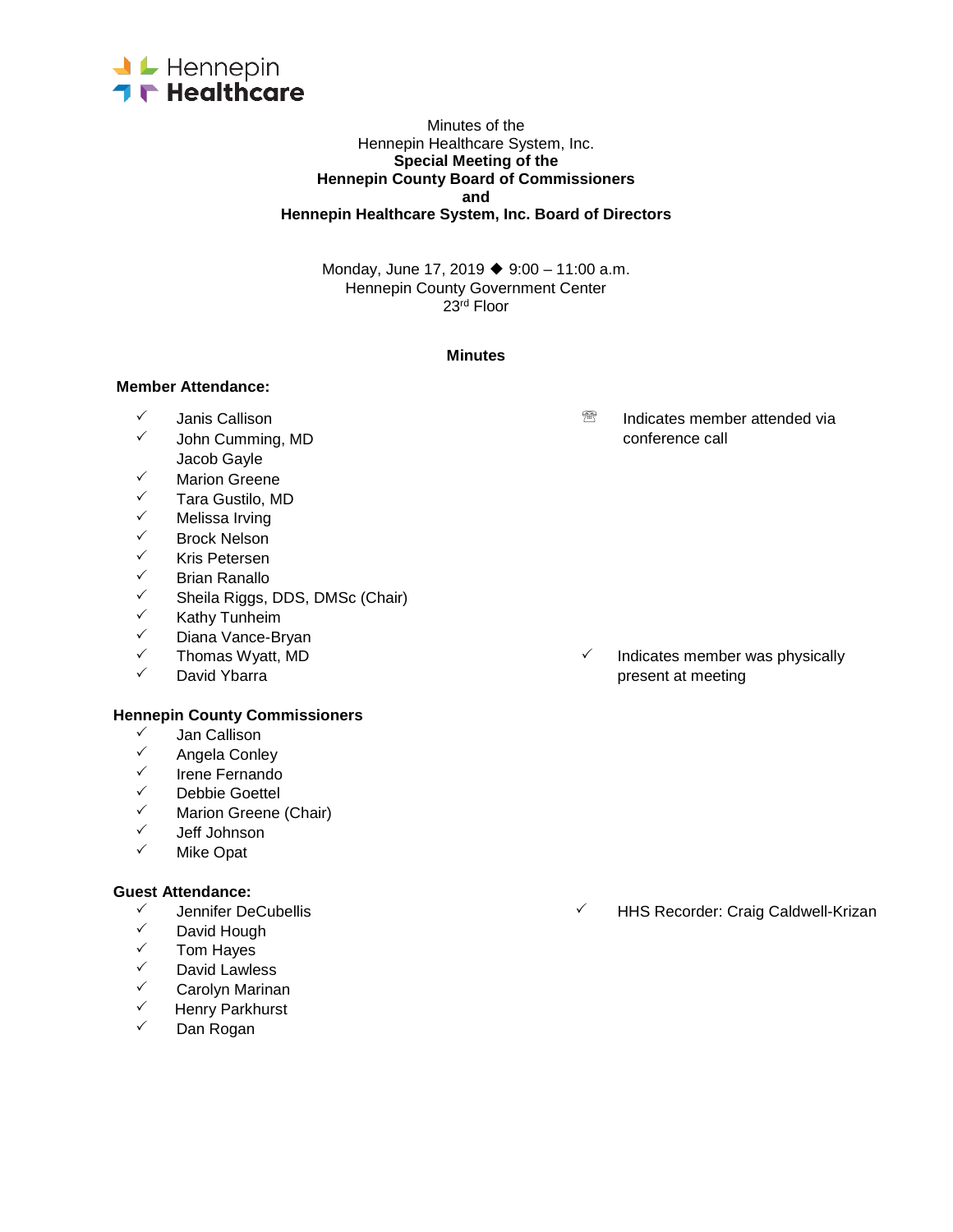# **1. Call to Order**

Hennepin County Board of Commissioners Chair, Marion Greene, called the meeting to order at 9:06 a.m. A motion to close the meeting pursuant to MN Statute 383B.917 was made by Commissioner Jan Callison, seconded by Commissioner Mike Opat, and approved unanimously. Non-invited guests then departed the meeting room.

# **2. HHS Recommendation on Strategic Initiative**

John Cumming, MD, HHS Interim CEO, noted that at its May 29, 2019 meeting, the HHS Board discussed whether to continue merger discussions with North Memorial Health and after careful deliberation, the HHS board voted in the majority to either "pause" the merger work or discontinue the work entirely. It was also noted that the HHS Board did not vote or recommend an alternative to terminating merger talks with North Memorial Health.

The Hennepin County Board of Commissioners acknowledged that their role was to receive the HHS Board's recommendation; however, they asked that the HHS Board elaborate on how they reached the recommendation and asked that the Hennepin County Board of Commissioners comment on the same. During this open discussion it was noted that the merger of North Memorial Health and Hennepin Healthcare would not have created an organization that would be well positioned to compete within the community. Merging cultures was also thought to be an area of concern.

It was offered by the Hennepin County Board of Commissioners that for future merger or partnering, HHS needs to identify what information the County will need and create a mutually agreeable timeframe for sharing that information. This would include 'unpacking the financials', looking at all available options identifying risks, and answer the question, "What are we solving for?". **Action/Follow-up: None**

# **3. Principles for Partnering that Guide Explorations Going Forward**

Given that there would be future opportunities for other merger talks or partnering, the Boards were asked to review the Partnering Specifications found on page 5 of the meeting packet. A robust discussion and examination of the specifications took place, and while they were endorsed, HHS was asked to incorporate the following either in the Specifications or intent:

- In bullet two under Shared Mission-Vision-Culture, amend as follows—"Must share our commitment to a fair and just system of care for the underserved such as addressing healthcare disparities and continuing to be the provider of choice in Hennepin County."
- HHS needs to form better partnerships with existing community resources (the County can help with this).
- Acknowledge that the organization's financial model is at odds with the organization's mission and vision.
- Consider both future workforce issues and future patient mix goals and/or realities.